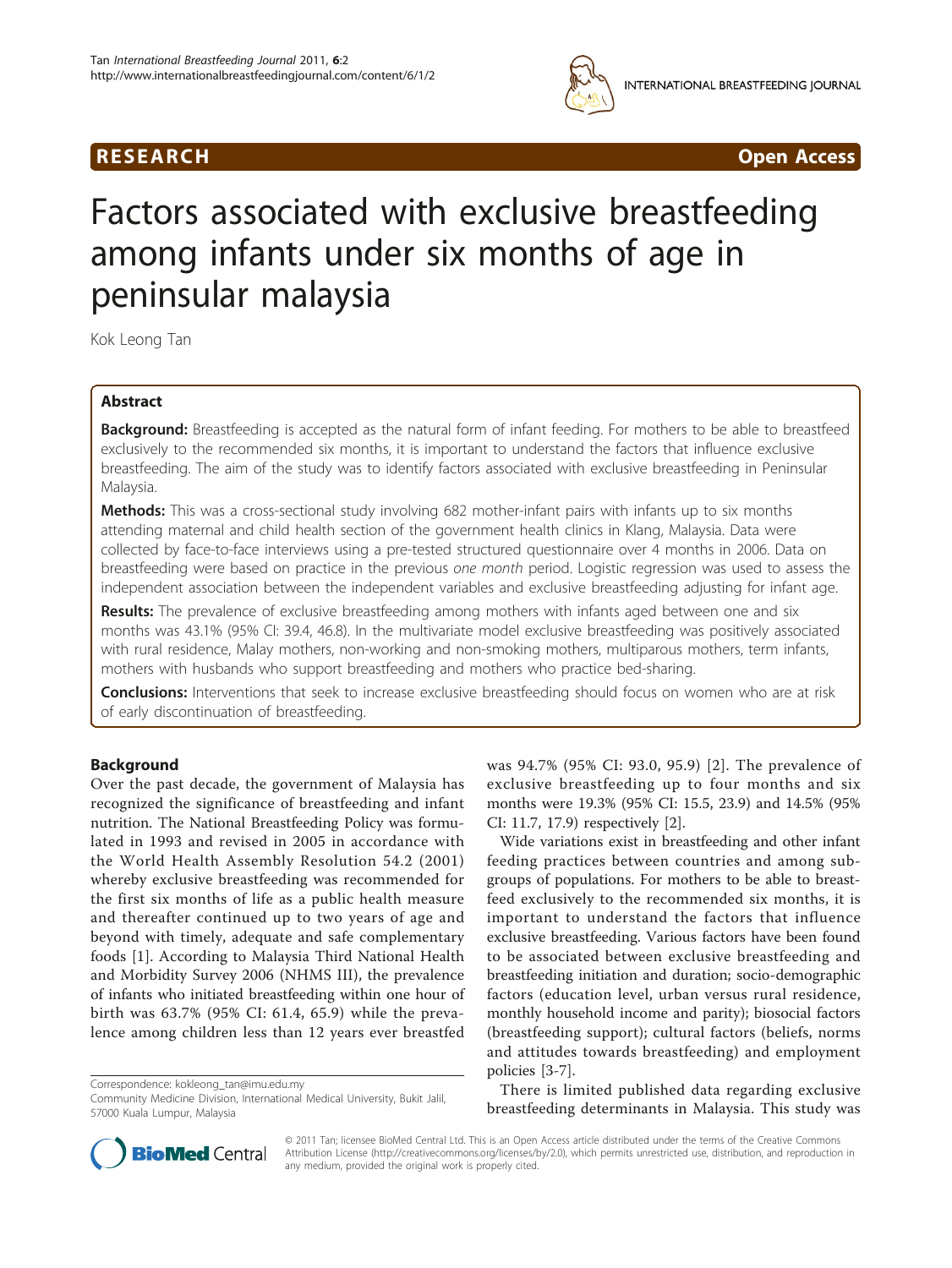conducted to identify determinants of exclusive breastfeeding in a group of mother-infant pairs attending maternal and child health section of the government health clinics in Klang, Malaysia.

# **Methods**

This was a cross-sectional study conducted in Klang, Malaysia involving 682 mother-infant pairs with infants up to six months attending the Maternal and Child Health (MCH) section of the government health clinics over four months in 2006. An analysis of bed-sharing practices has already been published [[8\]](#page-5-0). In Klang, there are eight government health clinics with their subsidiary community clinics providing health needs for the community. Two of the health clinics including their subsidiary community clinics were chosen for the study by random selection where one health clinic (Bukit Kuda Health Clinic) serves an urban population while the other (Kapar Health Clinic) serves a rural population.

The sampling method used was universal sampling. All eligible mother-infant pairs who attended the clinics during the study period were included in the study. Data collection was carried out according to a schedule that was prepared. Data was collected from the two identified areas in the study at alternate weeks with designated days for each clinic. The specific days selected for data collection for each clinic coincided with the days when immunization was scheduled for the infants.

The inclusion criteria in the study included all mother-infant pairs visiting Bukit Kuda and Kapar Health Clinic including the subsidiary community clinics between 19 June and 19 October 2006. Mother-infant pairs were excluded from the study if mothers were less than 18 years old, have a child with congenital malformation, infants more than six months old, infant taken care of by caregivers during night time and infant not accompanied by mother at the clinic.

After consent from eligible mothers, a face-to-face interview using a pre-tested pre-coded structured questionnaire was conducted by the author in the clinics at respective days during the study period. The questionnaire was pre-tested among 35 mother-infant pairs from another health clinic in the same district. Data regarding maternal socio-demographic variables (area of residence, ethnicity, age, body mass index, marital status, education level, occupation, monthly household income and smoking status), paternal socio-demographic variables (ethnicity, age, education level, occupation, smoking status), biomedical variables (parity, number of antenatal visits, mode of delivery, infant gender, infant gestational age, infant birth weight, breastfeeding class attendance), household variables (number of people staying in the house, number of rooms in the house, number of children under 12 years staying in the house

and occupancy rate) and psychosocial variables (husbands' support toward breastfeeding, bed-sharing practice) were collected. The interview was conducted in 'Bahasa Malaysia' as it was the national language and widely used by the respondents. For mothers of Chinese ethnicity not well versed in 'Bahasa Malaysia', the interview was conducted in Mandarin language. In order to ensure no eligible mother-infant pairs were missed from the interview, the author attended the clinics at least fifteen minutes before the immunization session started. Liaison with the nurses at the clinics was also made to ensure that all eligible mother-infant pairs were interviewed. Socio-demographic data were also collected from all eligible mother-infant pairs who refused to participate in the study. A yellow sticker was placed on the right upper corner of the infants' immunization card after the interview to prevent interviewing the same mother-infant pair during the entire four months of data collection.

In this study, exclusive breastfeeding was defined as the infant having received only breast milk from the mother (either directly from the breast or expressed) and no other liquids or solids with the exception of drops or syrups consisting of vitamins, mineral supplements, or medicines over the *one month* period prior to the interview. A recall over a one month period was used in this study because this duration coincided with the immunization days where infants were called in every month for the first six months of life.

Bed-sharing was defined as an infant sharing a bed with mother within arm's reach of the mother. A bed was defined as either a sleeping mattress placed on a bed frame or a sleeping mattress placed on the floor. Mothers were defined as a 'bed-sharer' if they shared a bed with their infant for three or more times a week for all or part of the night.

Occupation was defined as the working status of the mother. Working encompasses any form of employment with contribution to income tax.

All data in the questionnaire were coded and entered into Statistical Package for the Social Sciences (SPSS) version 11.0. The dependent variable was exclusive breastfeeding. Univariate associations between various factors and exclusive breastfeeding adjusting for infant age were identified and multiple logistic regression was used to construct the model to examine the independent association of various factors to exclusive breastfeeding while simultaneously controlling for potential confounders. The statistical test used was binary logistic regression and the level of significance was set at p < 0.05. Odds ratio (OR) and 95% Confidence Interval (CI) were calculated as a measurement of association between an independent variable and the outcome. All variables associated with exclusive breastfeeding in the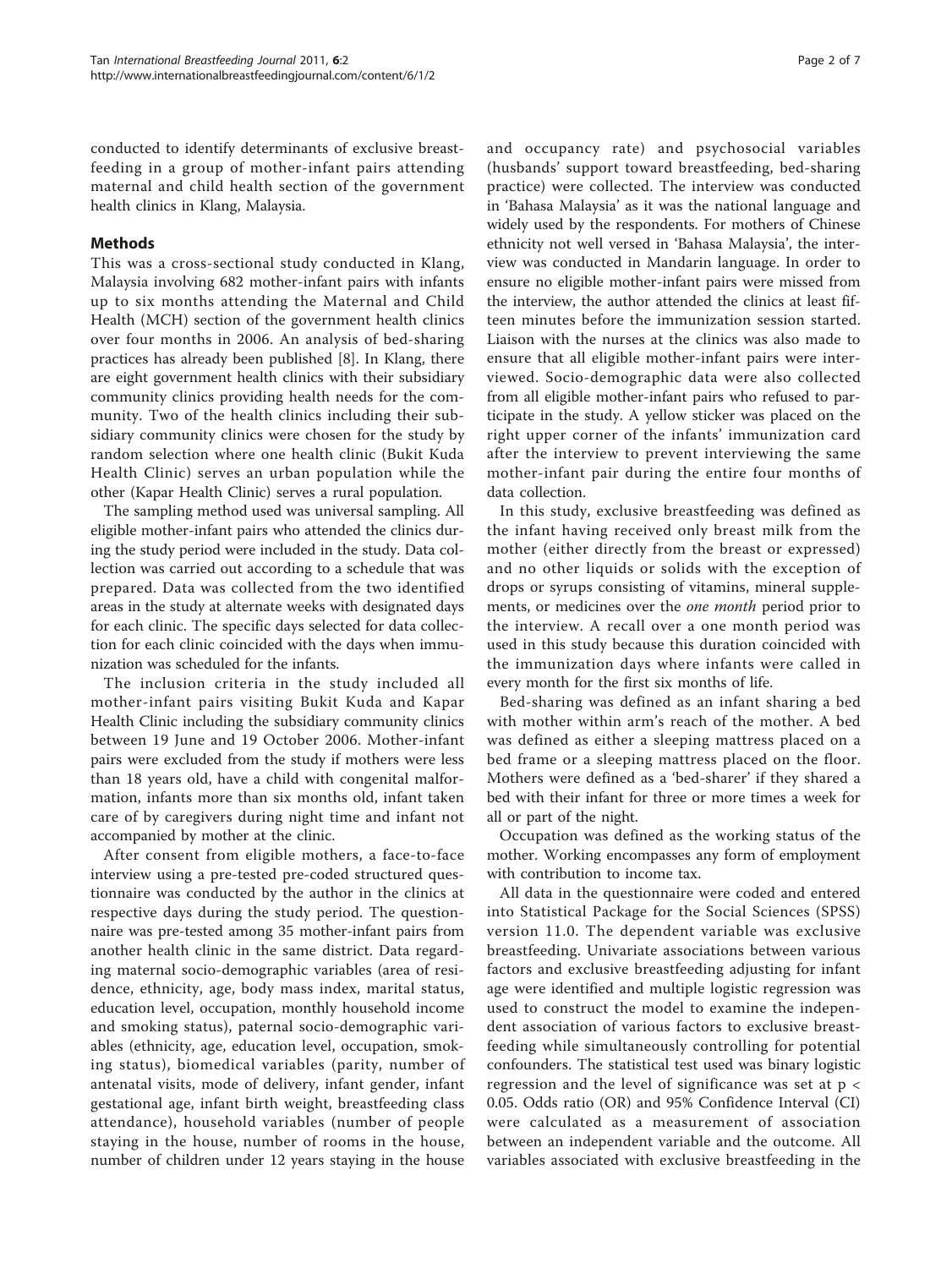univariate analyses were included in the initial multivariate model. Variables were excluded from the final logistic model if they were not associated with exclusive breastfeeding and their removal from the model did not materially affect the association of other variables in the model based on the algorithm proposed by Hosmer and Lemeshow [\[9](#page-5-0)].

The project received ethical approval from the University Malaya Medical Faculty Ethics Committee and Medical Research Committee Ministry of Health Malaysia. Signed informed consent was obtained from all the participants. Confidentiality of the data and the privacy of mothers were respected at all times.

# Results

Among 712 eligible mother-infant pairs during the study period, 682 respondents were included in the study giving a response rate of 95.8%.

Table 1 showed the socio-demographic characteristics among the respondents. The mean (SD) maternal age was 28.4 (5.1) years. Among those interviewed, 59.7% of the mother-infant pairs were from urban area while 40.3% were from rural area. Malays formed the largest ethnic group (60.9%) followed by Chinese, Indian and other ethnic groups (22 Indonesian, 5 Thailand, 2 Burmese and 1 Caucasian). The majority of the mothers (78.1%) had secondary school level education, were not working (57.6%) and from a monthly household income of between RM1,500 and RM3,500 (66.1%). Maternal Body Mass Index (BMI) ranged between 15.0 and 47.9 kg/m2. Almost two thirds of the mothers were multiparous (63.8%). The majority of mothers gave birth by normal vaginal delivery (84.9%) and with normal birth weight of between 2,500 g and 4,000 g (85.2%). There were slightly more male infants (53.7%) than female infants (46.3%); the age of infants at interview ranged from one to six months.

From this study, the prevalence of exclusive breastfeeding among mothers with infants aged between one and six months was 43.1% (95% CI: 39.4, 46.8). The prevalence of exclusive breastfeeding when stratified by infant age from one to six months ranged between 32.4% and 63.3% with the highest among one month old infants and lowest among six month old infants (Table [2\)](#page-3-0).

The following were associated with exclusive breastfeeding in bivariate analysis adjusting for infant age: area of residence, maternal ethnicity, education level, occupation, monthly household income, maternal smoking status, parity, infant gestational age, husbands support on breastfeeding, number of children under 12 years saying in the house, occupancy rate and bed-sharing practice (Table [3](#page-4-0)).

## Table 1 The socio-demographic characteristics of respondents (n = 682)

| respondents (n = ooz)             |     |                  |
|-----------------------------------|-----|------------------|
| <b>Characteristics</b>            | n   | $\%$             |
| Maternal age (years)              |     |                  |
| < 25                              | 140 | 20.5             |
| $25 - 34$                         | 445 | 65.3             |
| $34 - 43$                         | 97  | 14.2             |
| Area of residence                 |     |                  |
| Urban                             | 407 | 59.7             |
| Rural                             | 275 | 40.3             |
| Maternal ethnicity                |     |                  |
| Malay                             | 415 | 60.9             |
| Chinese                           | 128 | 18.7             |
| Indian                            | 109 | 16.0             |
| Other                             | 30  | 4.4              |
| <b>Maternal education level</b>   |     |                  |
| Diploma/Degree                    | 109 | 16.0             |
| Secondary school                  | 533 | 78.1             |
| Primary school                    | 40  | 5.9              |
| <b>Maternal occupation</b>        |     |                  |
| Working                           | 289 | 42.4             |
| Not working                       | 393 | 57.6             |
| Maternal BMI (kg/m <sup>2</sup> ) |     |                  |
| < 18.5                            | 41  | 6.0              |
| $18.5 - 24.9$                     | 446 | 65.4             |
| >24.9                             | 195 | 28.6             |
| Monthly household income (RM)     |     |                  |
| >3,500                            | 52  | 7.6              |
| $1,500 - 3,500$                   | 451 | 66.1             |
| $<$ 1,500                         | 179 | 26.3             |
| Parity                            |     |                  |
| Primiparous                       | 247 | 36.2             |
| Multiparous                       | 435 | 63.8             |
| Mode of delivery                  |     |                  |
| Vaginal                           | 579 | 84.9             |
| Instrumental/LSCS                 | 103 | 15.1             |
| Infant gender                     |     |                  |
| Male                              | 366 | 53.7             |
| Female                            | 316 | 46.3             |
| Infant birth weight (g)           |     |                  |
| <2,500                            | 86  | 12.6             |
| 2,500 - 4,000                     | 581 | 85.2             |
| >4,000                            | 15  | $2.2\phantom{0}$ |
| Infant age (months)               |     |                  |
| One                               | 139 | 20.3             |
| Two                               | 111 | 16.3             |
| Three                             |     |                  |
|                                   | 123 | 18.0             |
| Four                              | 96  | 14.1             |
| Five                              | 102 | 15.0             |
|                                   |     |                  |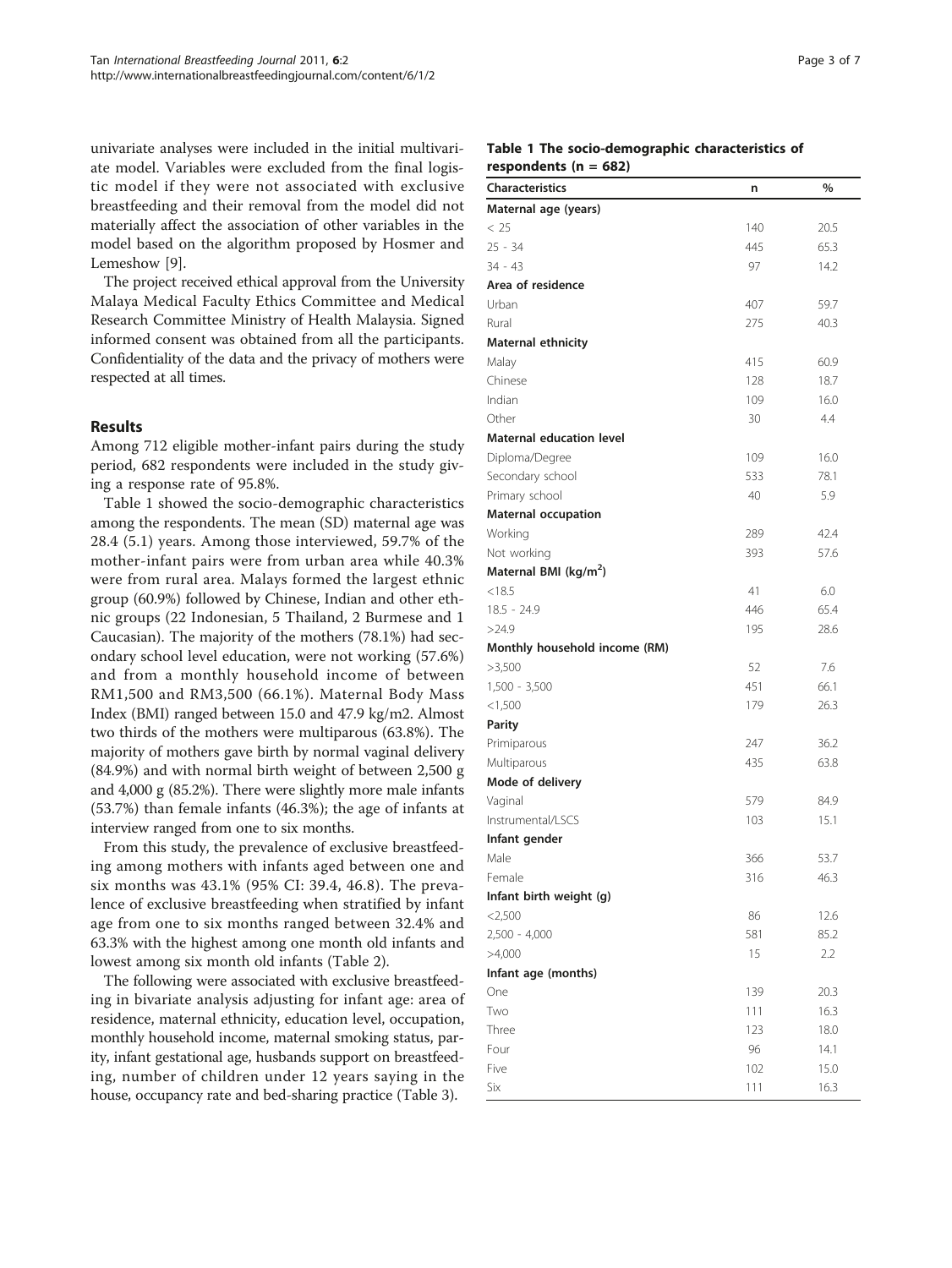<span id="page-3-0"></span>Table 2 Prevalence (95% CI) of exclusive breastfeeding by infant age

| <b>Characteristics</b>                          | Prevalence (95% CI) of exclusive<br>breastfeeding |  |  |  |
|-------------------------------------------------|---------------------------------------------------|--|--|--|
| Infant age (months)                             |                                                   |  |  |  |
| One                                             | 63.3 (55.2, 71.4)                                 |  |  |  |
| Two                                             | 43.2 (33.9, 52.6)                                 |  |  |  |
| Three                                           | 36.6 (28.0, 45.2)                                 |  |  |  |
| Four                                            | 40.6 (30.6, 50.6)                                 |  |  |  |
| Five                                            | 37.3 (27.7, 46.8)                                 |  |  |  |
| Six                                             | 32.4 (23.6, 41.3)                                 |  |  |  |
| Infant age (one to six<br>$months$ <sup>*</sup> | 43.1 (39.4, 46.8)                                 |  |  |  |

\* the prevalence is age-standardised.

All the variables associated with exclusive breastfeeding in the infant age-adjusted analyses were included in a multivariate model. Variables that were significantly associated with exclusive breastfeeding include area of residence, maternal ethnicity, maternal occupation, maternal smoking status, parity, infant gestational age, husbands support on breastfeeding and bed-sharing practice (Table [3](#page-4-0)). Interaction test was performed among the variables in the multivariate final model which showed no interactions. Mothers from rural area were more likely to exclusively breastfeed compared to mothers from urban area (OR = 1.16; 95% CI: 1.03, 1.89). Chinese mothers were 0.12 times less likely to exclusively breastfeed compared to Malay mothers (OR = 0.20; 95% CI: 0.11, 0.35). Non-working mothers were 3.5 times more likely to exclusively breastfeed compared to working mothers ( $OR = 3.66$ ; 95% CI: 2.45, 5.46). Non-smoking mothers were five times more likely to exclusively breastfeed compared to smoking mothers (OR = 5.18; 95% CI: 1.59, 45.05) while multiparous mothers were almost twice more likely to exclusively breastfeed compared to primiparous mothers (OR = 1.68; 95% CI: 1.17, 2.42). Mothers with term infants (≥ 37 weeks gestation) were twice as likely to exclusively breastfeed compared to mothers with preterm infants (< 37 weeks gestation) (OR = 1,74; 95% CI: 1.05, 3.01). Mothers with supportive husbands on breastfeeding were four times more likely to exclusively breastfeed compared to non-supportive husbands ( $OR = 4.20$ ; 95% CI: 1.12, 15.75). Mothers who practiced bed-sharing with their infants were 1.5 times more likely to exclusively breastfeed compared to mothers who did not practice bed-sharing (OR = 1.50; 95% CI: 1.12, 2.37).

# **Discussion**

Adequate nutrition is critical for child health and development. The period from birth to two years of age is particularly important because of the rapid growth and brain development [[10,11\]](#page-5-0). The period is often marked by

growth faltering, micronutrient deficiencies and common childhood illnesses such as diarrhoeal diseases, as a child is introduced to solid foods in addition to breast milk [\[12-14](#page-5-0)].

In this study, the overall prevalence of exclusive breastfeeding among mothers with infants up to six months of age was 43.1%. This result was higher compared to the national figure [[2\]](#page-5-0). Other studies reported prevalence of exclusive breastfeeding between 12.5% and 48% [\[15](#page-5-0)-[17](#page-5-0)]. Under the Malaysia National Study, a 24 hour recall period was used. The WHO has developed a set of definitions and indicators of infant feeding patterns that can be applied in assessing breastfeeding practices in household surveys using the 24 hour recall methodology [[18\]](#page-5-0). In this study, data on breastfeeding was based on feeding practice over a period of one month prior to the interview which is a non-standard practice to collect breastfeeding data. The validity of data on exclusive breastfeeding based on 24 hour periods has also been questioned [[19](#page-5-0)]. Aarts et al. reported a wide discrepancy on the prevalence of exclusive breastfeeding between current status based on a 24-hour recording and exclusive breastfeeding since birth [[20\]](#page-5-0). Several factors may have led the study to overestimate the prevalence of exclusive breastfeeding of the population. Since the interview was conducted face-to-face, by the author who is a medical doctor, in the health clinics which strongly promote exclusive breastfeeding, information bias is possible. A recall period of one month may lead to recall bias among respondents. The majority of the respondents were Malays, of low family income and not working. Selection bias may have occurred as studies have showed that these factors were strongly associated with exclusive breastfeeding in Malaysia [\[2,15-17](#page-5-0)].

This study identified seven factors associated with exclusive breastfeeding. Mothers from rural area more commonly exclusively breastfeed compared to mothers from urban area which was supported by many articles and reports [[2,3,7](#page-5-0)]. Chinese mothers exclusively breastfeed the least among the ethnic groups in the study. In Malaysia, it is customary for Chinese mothers to employ an experienced helper to take care of the infant and the household needs during the first month of confinement. This situation leads to reduced effort and opportunity for breastfeeding. Non-working mothers were positively associated with exclusive breastfeeding. This association has been reported by Senarath et al [[21](#page-5-0)] for Timor-Leste, Ong et al [[6\]](#page-5-0) and Chen [[22\]](#page-6-0) for Singapore. This result does not necessarily mean that working leads to failure to exclusively breastfeed. Additional factors such as weaning in preparation to return to work, maternal fatigue and the difficulty in juggling the demands of work and breastfeeding may also contribute to this issue. In Malaysia, working mothers are given only two months maternity leave and facilities for breastfeeding at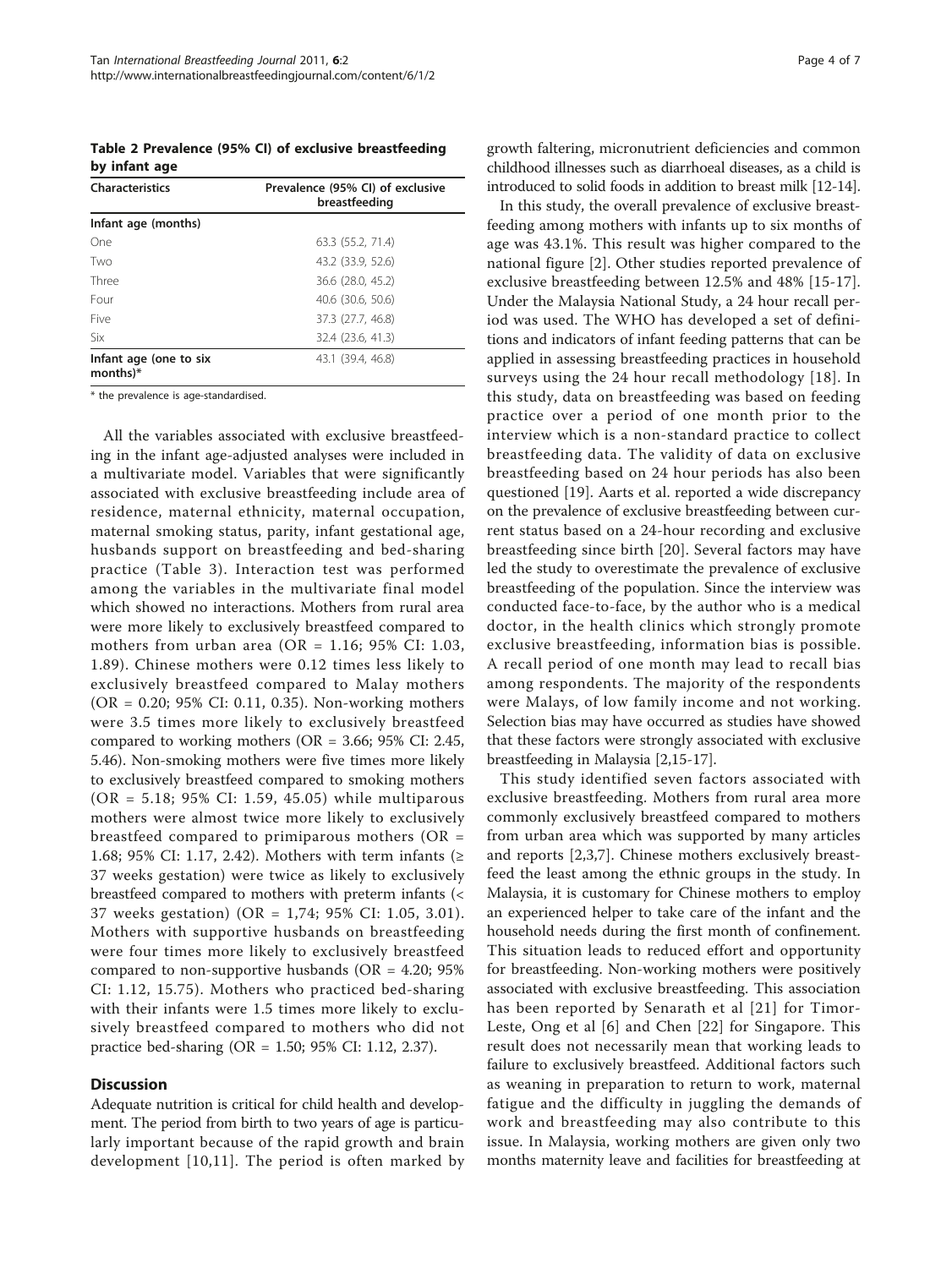#### <span id="page-4-0"></span>Table 3 Logistic regression of determinants of exclusive breastfeeding

| <b>Variables</b>                    | <b>Exclusive breastfeeding</b><br>$(n = 294)$<br>n (%) | Non-exclusive breastfeeding<br>$(n = 388)$<br>n (%) | Age-adjusted |                          | Multivariate |             |
|-------------------------------------|--------------------------------------------------------|-----------------------------------------------------|--------------|--------------------------|--------------|-------------|
|                                     |                                                        |                                                     | OR           | 95% CI                   | Adj OR       | 95% CI      |
| Area of residence                   |                                                        |                                                     |              |                          |              |             |
| Urban                               | 167 (41.0)                                             | 240 (59.0)                                          | 1.00         | $\overline{\phantom{a}}$ | 1.00         |             |
| Rural                               | 127 (46.2)                                             | 148 (53.8)                                          | 1.23         | 1.08, 1.68               | 1.16         | 1.03, 1.89  |
| Maternal ethnicity                  |                                                        |                                                     |              |                          |              |             |
| Malay                               | 218 (52.5)                                             | 197 (47.5)                                          | 1.00         | $\overline{\phantom{a}}$ | 1.00         |             |
| Chinese                             | 20(15.6)                                               | 108 (84.4)                                          | 0.17         | 0.10, 0.28               | 0.20         | 0.11, 0.35  |
| Indian                              | 39 (35.8)                                              | 70 (64.2)                                           | 0.50         | 0.33, 0.78               | 0.05         | 0.29, 0.75  |
| Other                               | 17 (56.7)                                              | 13 (43.3)                                           | 1.18         | 0.56, 2.50               | 1.00         | 0.45, 2.26  |
| Maternal education level            |                                                        |                                                     |              |                          |              |             |
| Diploma/Degree                      | 37 (33.9)                                              | 72 (66.1)                                           | 1.00         |                          |              | n/s         |
| Secondary school                    | 237 (44.5)                                             | 296 (55.5)                                          | 1.56         | 1.01, 2.40               |              |             |
| Primary school                      | 20 (50.0)                                              | 20 (50.0)                                           | 1.95         | 1.17, 4.06               |              |             |
| <b>Maternal occupation</b>          |                                                        |                                                     |              |                          |              |             |
| Working                             | 73 (25.3)                                              | 216 (74.7)                                          | 1.00         | $\overline{\phantom{a}}$ | 1.00         |             |
| Not working                         | 221 (56.2)                                             | 172 (43.8)                                          | 3.80         | 2.73, 5.30               | 3.66         | 2.45, 5.46  |
| Monthly household income (RM)       |                                                        |                                                     |              |                          |              |             |
| >3,500                              | 5(9.6)                                                 | 47 (90.4)                                           | 1.00         |                          |              | n/s         |
| $1,500 - 3,500$                     | 188 (41.7)                                             | 263 (58.3)                                          | 6.68         | 2.61, 17.08              |              |             |
| $<$ 1,500                           | 101 (56.4)                                             | 78 (43.6)                                           | 12.10        | 4.61, 31.80              |              |             |
| Maternal smoking status             |                                                        |                                                     |              |                          |              |             |
| Yes                                 | 1(5.3)                                                 | 18 (94.7)                                           | 1.00         | $\overline{\phantom{a}}$ | 1.00         |             |
| Νo                                  | 293 (44.2)                                             | 370 (55.8)                                          | 14.24        | 1.89, 107.16             | 5.18         | 1.59, 45.05 |
| Parity                              |                                                        |                                                     |              |                          |              |             |
| Primiparous                         | 81 (32.8)                                              | 166 (67.2)                                          | 1.00         |                          | 1.00         |             |
| Multiparous                         | 213 (49.0)                                             | 222 (51.0)                                          | 1.97         | 1.42, 2.72               | 1.68         | 1.17, 2.42  |
| Infant gestational age (weeks)      |                                                        |                                                     |              |                          |              |             |
| $<$ 37                              | 20 (29.4)                                              | 48 (70.6)                                           | 1.00         | $\overline{\phantom{a}}$ | 1.00         |             |
| $\geq$ 37                           | 274 (44.6)                                             | 340 (55.4)                                          | 1.93         | 1.12, 3.34               | 1.74         | 1.05, 3.01  |
| Husbands support on breastfeeding   |                                                        |                                                     |              |                          |              |             |
| No                                  | 3(10.0)                                                | 27 (90.0)                                           | 1.00         | $\overline{\phantom{a}}$ | 1.00         |             |
| Yes                                 | 291 (44.6)                                             | 361 (55.4)                                          | 7.22         | 2.17, 23.99              | 4.20         | 1.12, 15.75 |
| No children $<$ 12 staying in house |                                                        |                                                     |              |                          |              |             |
| 1                                   | 73 (34.4)                                              | 139 (65.6)                                          | 1.00         |                          |              | n/s         |
| $2 - 4$                             | 193 (46.3)                                             | 224 (53.7)                                          | 1.64         | 1.16, 2.31               |              |             |
| >4                                  | 28 (52.8)                                              | 25 (47.2)                                           | 2.13         | 1.16, 3.92               |              |             |
| Occupancy rate (person per room)    |                                                        |                                                     |              |                          |              |             |
| < 1.5                               | 46 (32.6)                                              | 95 (67.4)                                           | 1.00         |                          |              | n/s         |
| $1.5 - 4.0$                         | 238 (45.1)                                             | 290 (54.9)                                          | 1.69         | 1.15, 2.51               |              |             |
| >4.0                                | 10 (76.9)                                              | 3(23.1)                                             | 6.86         | 1.80, 26.08              |              |             |
| Bed-sharing practice                |                                                        |                                                     |              |                          |              |             |
| No                                  | 45 (24.9)                                              | 136 (75.1)                                          | 1.00         | $\Box$                   | 1.00         |             |
| Yes                                 | 249 (49.7)                                             | 252 (50.3)                                          | 2.99         | 2.04, 4.37               | 1.50         | 1.12, 2.37  |

OR: odds ratio; CI: confidence interval; n/s: not significant.

Adj OR: adjusted odds ratio; adjusted for area of residence, maternal ethnicity, maternal occupation, maternal smoking status, parity, infant gestational age, husbands support on breastfeeding, bed-sharing practice and infant age.

work places are not acceptable or flexible. This situation would deter working mothers from exclusively breastfeeding as compared to housewives [\[23\]](#page-6-0).

Non-smoking mothers were more likely to breastfeed than mothers who smoked in this study as in other studies [[24,25](#page-6-0)]. This study found that exclusive breastfeeding was more common among mothers with more than one child. Studies conducted in Malaysia and Hong Kong reported similar findings where mothers with their first child were less knowledgeable and skilful in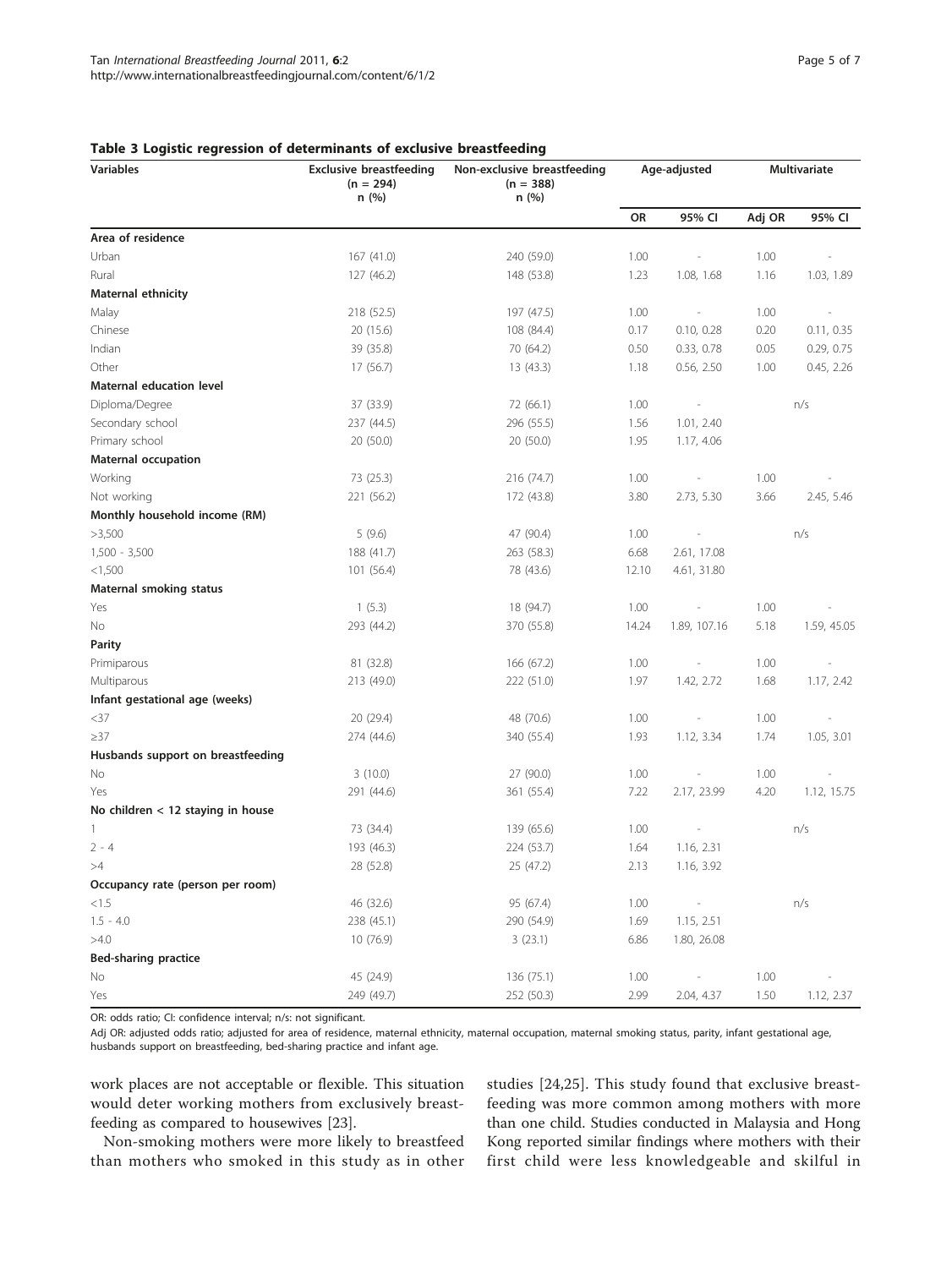<span id="page-5-0"></span>breastfeeding [[26,27](#page-6-0)]. This caused low self confidence among mothers to breastfeed their infants. It is common for mother-in-laws to accompany mothers during the confinement period especially after the first delivery. Their lack of support for breastfeeding could influence mothers not to breastfeed [\[28](#page-6-0)].

Exclusive breastfeeding was more common among mothers with supportive husbands on breastfeeding compared to non-supportive husbands. In Malaysia or Asian setting, the husband plays a major role in decision making about family and household matters. Banks documented a highly paternalistic pattern of behaviour where husbands have traditionally held authority over many aspects of family life including intra-household decisions in an ethnographic study on family life in Kelantan, Malaysia [[29\]](#page-6-0). A study by Kusago et al. concluded that among families in rural Malaysia, husbands were authoritative over intrahousehold decision-making [[30\]](#page-6-0).

In this study, bed-sharing practices appear to be positively associated with exclusive breastfeeding. A study by McKenna and colleagues concluded that routinely bedsharing infants breastfed approximately three times longer during the night than infants who routinely slept separately which reflected a two fold increase in the number of breastfeeding episodes and 39% longer episodes [\[31](#page-6-0)]. Mc Coy and colleagues showed that on multivariate analysis, breastfeeding was strongly associated with bed-sharing [\[32](#page-6-0)]. However, since this was a crosssectional study, the cause and effect relationship could not be established. The issue of causality - whether bedsharing promotes breastfeeding or breastfeeding promotes bed-sharing -could not be answered.

This study has several potential limitations. The information on breastfeeding focuses within a one month period and information bias is likely the respondent. These could lead to overestimation of the prevalence of exclusive breastfeeding in this study. The cross-sectional nature of this study prevents drawing causal inferences from the association between the determinant factors and exclusive breastfeeding.

# Conclusions

Breastfeeding is the universally accepted means of infant feeding with proven benefits to the mother, infant and the economy. This study identified area of residence, maternal ethnicity, occupation, smoking status, parity, husbands support for breastfeeding and bed-sharing practice to be associated with exclusive breastfeeding. This finding applies to the target population of the study. Interventions that seek to increase exclusive breastfeeding should be more focused on women who are most at risk of early discontinuation of breastfeeding.

#### Acknowledgements

The author gratefully acknowledges the willing assistance and cooperation given by all the mothers in the study, the District Officer of Health, Klang District and all the nurses. This study would not have been possible without their assistance.

#### Competing interests

The authors declare that they have no competing interests.

Received: 7 April 2010 Accepted: 2 February 2011 Published: 2 February 2011

#### References

- 1. World Health Organization: Global Strategy for Infant and Young Child Feeding Geneva: World Health Organization; 2003.
- 2. National Institute of Health: The Third National Health and Morbidity Survey 2006 (NHMS-III) Report Malaysia: Ministry of Health; 2008.
- 3. Whaley SE, Meehan K, Lange L, Slusser W, Jenks E: Predictors of breastfeeding duration for employees of the Special Supplemental Nutrition Program for Women, Infants, and Children (WIC). J Am Diet 2002, 102(9):1290-1293.
- 4. Dearden K, Altaye M, de Maza I, de Oliva M, Stone-Jimenez M, Morrow AL, Burkhalter BR: Determinants of optimal breastfeeding in peri-urban Guatemala City, Guatemala. Pan Am J Public Health 2002, 12(3):185-192.
- Valdes V, Pugin E, Schooley J, Catalan S, Aravena R: [Clinical support can](http://www.ncbi.nlm.nih.gov/pubmed/10893915?dopt=Abstract) [make the difference in exclusive breastfeeding success among working](http://www.ncbi.nlm.nih.gov/pubmed/10893915?dopt=Abstract) [women.](http://www.ncbi.nlm.nih.gov/pubmed/10893915?dopt=Abstract) J Trop Pediatr 2000, 46(3):149-154.
- 6. Ong G, Yap M, Foo LL, Tai BC: [Impact of working status on breastfeeding](http://www.ncbi.nlm.nih.gov/pubmed/16030134?dopt=Abstract) [in Singapore: Evidence from the National Breastfeeding Survey 2001.](http://www.ncbi.nlm.nih.gov/pubmed/16030134?dopt=Abstract) Eur J Public Health 2005, 15(4):424-430.
- 7. Perez-Escamilla R, Lutter C, Segall AM, Rivera A, Trevino-Siller S, Sanghvi T: [Exclusive breastfeeding duration is associated with attitudinal,](http://www.ncbi.nlm.nih.gov/pubmed/7500175?dopt=Abstract) [socioeconomic and biocultural determinants in three Latin American](http://www.ncbi.nlm.nih.gov/pubmed/7500175?dopt=Abstract) [countries.](http://www.ncbi.nlm.nih.gov/pubmed/7500175?dopt=Abstract) J Nutr 1995, 125(12):2972-2984.
- 8. Tan KL: [Bed-sharing among mother-infant pairs in Klang District,](http://www.ncbi.nlm.nih.gov/pubmed/19827222?dopt=Abstract) [Peninsular Malaysia and its relationship to breast-feeding.](http://www.ncbi.nlm.nih.gov/pubmed/19827222?dopt=Abstract) J Dev Behav Pediatr 2009, 30(5):420-425.
- 9. Hosmer DW, Lemeshow S: Applied Logistic Regression. 2 edition. New York: Wiley; 2000.
- 10. World Health Organization: The Optimal Duration of Exclusive Breastfeeding: Report of An Expert Consultation Geneva: World Health Organization; 2001.
- 11. World Health Assembly: Infant and Young Child Nutrition Geneva: World Health Assembly; 2001.
- 12. Heinig MJ, Dewey KG: [Health advantages of breastfeeding for infants: a](http://www.ncbi.nlm.nih.gov/pubmed/19094266?dopt=Abstract) [critical review.](http://www.ncbi.nlm.nih.gov/pubmed/19094266?dopt=Abstract) Nutr Res Rev 1996, 9(1):89-110.
- 13. Mondal SK, Gupta PG, Gupta DN, Ghosh S, Sikder SN, Rajendran K, Saha MR, Sircar BK, Bhattacharya SK: [Occurrence of diarrhoeal disease in relation to](http://www.ncbi.nlm.nih.gov/pubmed/8922075?dopt=Abstract) [infant feeding practices in a rural community in West Bengal, India.](http://www.ncbi.nlm.nih.gov/pubmed/8922075?dopt=Abstract) Acta Paediatr 1996, 85(10):1159-1162.
- 14. Mihrshahi S, Oddy WH, Peat JK, Kabir I: [Association between infant](http://www.ncbi.nlm.nih.gov/pubmed/19025613?dopt=Abstract) [feeding patterns and diarrhoeal and respiratory illness: A cohort study](http://www.ncbi.nlm.nih.gov/pubmed/19025613?dopt=Abstract) [in Chittagong, Bangladesh.](http://www.ncbi.nlm.nih.gov/pubmed/19025613?dopt=Abstract) Int Breastfeed J 2008, 3:28.
- 15. Siah CK, Yadav H: Breastfeeding practice among mothers in an urban polyclinic. Med J Malaysia 2002, 57(2):188-194.
- 16. Chan SK, Asirvatham CV: [Feeding practices of infants delivered in a](http://www.ncbi.nlm.nih.gov/pubmed/11503300?dopt=Abstract) [district hospital during the implementation of Baby Friendly Hospital](http://www.ncbi.nlm.nih.gov/pubmed/11503300?dopt=Abstract) [Initiative.](http://www.ncbi.nlm.nih.gov/pubmed/11503300?dopt=Abstract) Med J Malaysia 2001, 56(1):71-76.
- 17. Manan WA: Breast-feeding and infant feeding practice in selected rural and semi-urban communities in Kemaman, Terengganu. Mal J Nutr 1995, 1:51-61.
- 18. World Health Organization: Indicators for Assessing Breast-feeding Practices. Report from an informal meeting 11-12 June 1991 Geneva: World Health Organization; 1991.
- 19. Piwoz EG, Creed de Kanashiro H, Lopez de Romana G, Black RE, Brown KH: [Potential for misclassification of infants](http://www.ncbi.nlm.nih.gov/pubmed/8425880?dopt=Abstract)' usual feeding practice using 24 [hour dietary assessment methods.](http://www.ncbi.nlm.nih.gov/pubmed/8425880?dopt=Abstract) J Biosoc Sci 1993, 25:127-138.
- 20. Aarts C, Kylberg E, Hornell A, Hofvander Y, Gebre-Medhin M, Greiner T: How exclusive is exclusive breastfeeding? A comparison of data since birth with current status data. Int J Epid 2000, 29:1041-1046.
- 21. Senarath U, Dibley MJ, Agho KE: [Breastfeeding practices and associated](http://www.ncbi.nlm.nih.gov/pubmed/17021597?dopt=Abstract) [factors among children under 24 months of age in Timor-Leste.](http://www.ncbi.nlm.nih.gov/pubmed/17021597?dopt=Abstract) Eur J Clin Nutr 2007, 61:387-397.